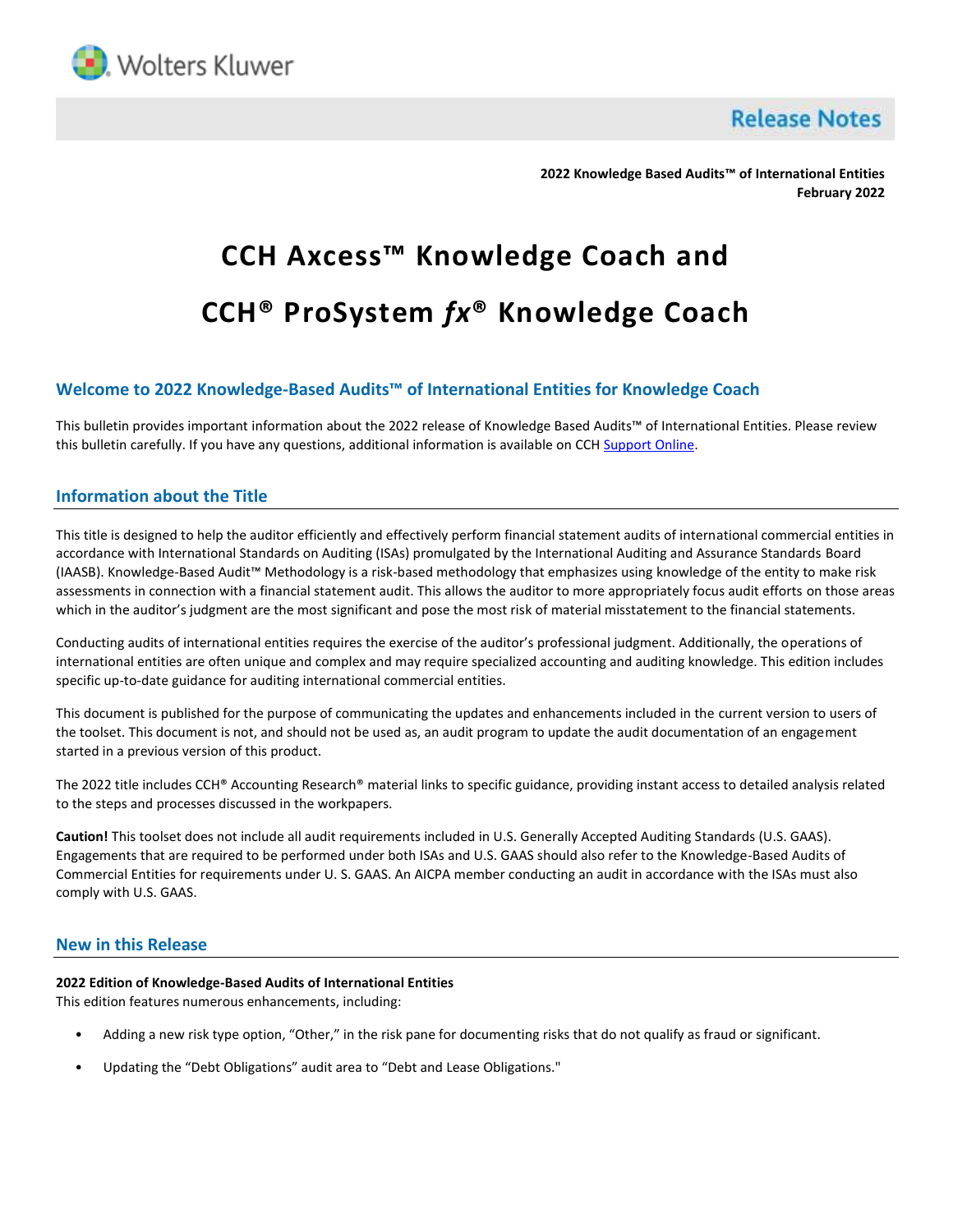- Adding a new column, "Describe Any Compensated Control(s) that Limit the Severity of the Deficiency," in KBA-103 Evaluating and Communicating Internal Control Deficiencies. The auditor can now describe compensating controls related to deficiencies in KBA-103 instead of other workpapers. Also, there is no diagnostic on this column, as describing the compensating controls is not required.
- Removing columns in KBA-400 Scoping and Mapping of Significant Account Balances, Classes of Transactions, and Disclosures related to "Compensating Controls," as this is now documented in KBA-103.
- Rearranging columns in KBA-400 Table 1: Scoping and Mapping table for improved workflow.
- Removing columns in KBA-401 Understanding Entity-Level Controls and KBA-402 Understanding General Controls for Information Technology related to "Compensating Controls," as this is now documented in KBA-103.
- Removing columns in KBA-40X Understanding Activity-Level Controls series related to "Compensating Controls;" also, adding a new column, "Identify Any Complementary Control(s) Necessary to Meet the Control Objective," to improve workflow.
- Adding a new step, "Significant Accounting Estimates," to many audit programs.
- Enhancing instructions and procedures throughout the toolset to improve the workflow.

[Click here](https://support.cch.com/updates/knowledgecoach/pdf/guides_tab/2022%20International%20Entities%20Audit%20Title%20Overview%20for%20Knowledge%20Coach%20Users.pdf) for the 2022 Audits of International Entities Title Overview for Knowledge Coach Users.

In addition, forms and practice aids throughout have been updated to include new examples and tips, and where applicable, to account for new literature, standards, and developments reflected in the current audit and accounting guidance:

- ISA 315 (Revised 2019), Identifying and Assessing the Risks of Material Misstatement
- ISA 540 (Revised), Auditing Accounting Estimates and Related Disclosures

## **CCH® ProSystem** *fx***® Engagement 2020 Compatibility**

This title can be installed on Engagement v2020 by first installing the Engagement v2020.2.4 Update. The latest update can be downloaded via CCH Software Delivery Manager. This update allows you to use the 2022 content without installing Engagement v2020 until your firm plans to update.

#### **CCH Axcess Knowledge Coach Instructions and Information**

No installation is necessary. Once released, the title will be available for use after login. See the help topic Updating Industry Content to the [Latest Version](https://knowledgecoach.cchaxcess.com/Knowledge-Coach/Content/Engagements/Eng-Update-content.htm) for instructions about applying the updated title.

### **CCH ProSystem** *fx* **Knowledge Coach Instructions and Information**

#### **Updating Your Title**

If you are updating from a previous version of this title, review **Help > Knowledge Coach Help Topics**, then select "Updating to the Latest Version of a Workpaper" from the Table of Contents.

#### **Best Practices**

- Save changes to workpapers before closing the workpaper or the binder to ensure data is correctly updated.
- If Microsoft® Word crashes when using Knowledge Coach, before closing the binder, use the **Save Knowledge Coach Answers** option in the binder view under the Tools menu. This saves all data within tables.